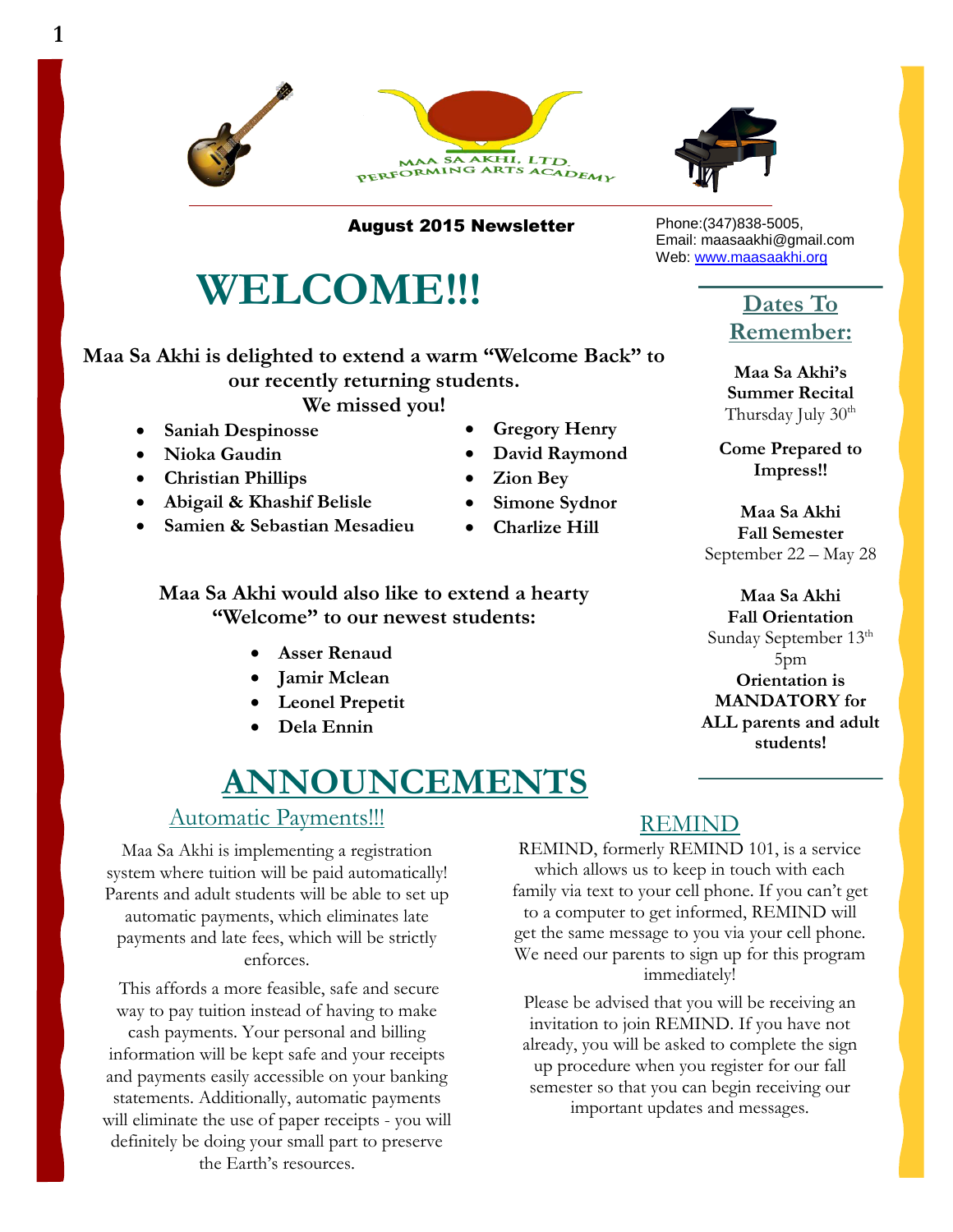## **Encore3**

In the first month of our partnership with Encore3, Mut Hefen earned \$2100! The next month, Ms. Gail Broomes, Mr. Carlton Jones and Atef Mshingo earned \$2,100 and Mut Hefen earned an additional \$2,100! Now we have next month's line up of associates who are about to make at least \$1,600 each – Ms. Helen Warren, Mr. Colin Phillips, Ms. Yvonne Thomas, Mr. Brandon Maloy, Mr. Mtambuzi Mlemwingu, Ms. Donna Lindo, Mr.Jamal Haughton,Ms. Sherline Jones and Reverend Paris Rochford.

What can you do to help Maa Sa Akhi raise funds so that we can give more free music lessons:

1. Buy our products! Go to: www.[hefensaakhi.shopencore3.com](http://hefensaakhi.shopencore3.com/)

For relief from pain, energy, immune boasting, weight management, blood sugar management, blood pressure management, PAIN ELIMINATION – NO MEDICAL CLAIMS.

2. Tell others about buying our products.

3. Find out how to join our team of bonus winning associates.

4. Tell others how they can join our team of bonus winning associates.

Look at the Maa Sa Akhi's web site and see why YOU would want to help with our fund raiser: [www.maasaakhi.org](http://www.maasaakhi.org/)

## Music & Behavior

- Music is a part of our everyday lives. Whether you crank up the radio as you drive or hear snippets of songs as you walk down the street, everyone listens to music. So, it's no surprise that something so ever present in our lives could have an effect on our behaviors. This can be a good thing. When we hear our favorite song, our mood instantly lifts. When we hear the sounds of smooth jazz, we feel mellow and relaxed. So, how would music that spews lyrics promoting violence, misogyny, drug use and other negative messages affect our behavior? Studies have shown that "significant exposure to violent music and lyrical content increase the risk of aggressive behavior…[and] explicit lyrics desensitize the listener to violence and give the impression that the world is a meaner place than it really is." (American Academy of Pediatrics).

This is especially concerning

considering that most rap and heavy metal, the main sources of this kind of music, are usually marketed to teens. In fact, teenagers are said to spend five or more hours listening to music daily. This means they spend more time listening to these lyrics than they do listening to their own parents. Furthermore, unlike with films, there is no formal ratings system for music. The parental advisory or explicit labels you may see on album covers, are not mandatory and are placed there at the discretion of the artist and his/her record Label Company. So, if a singer or band doesn't want to warn consumers of potentially explicit lyrics, they don't have to. Additionally, these parental advisory and explicit labels do not prohibit teenagers from walking into a store and buying the cd anyway, with or without their parent's consent.

In recent years, however, the RIAA, Recording Industry Association of America, has sought to create a mandatory ratings system, much akin to the film industry, that will hopefully put an end to teenagers having access to music with lyrics and messages that can have a potentially negative effect. What do you think? Send your comments to [maasaakhi@gmail.com.](mailto:maasaakhi@gmail.com)

This article was donated by Mut Hefen's nephew Brandon Maloy and excerpted from "Does Music & Lyrical Content Influence Human Behavior" by Kevin C. Lilequist.